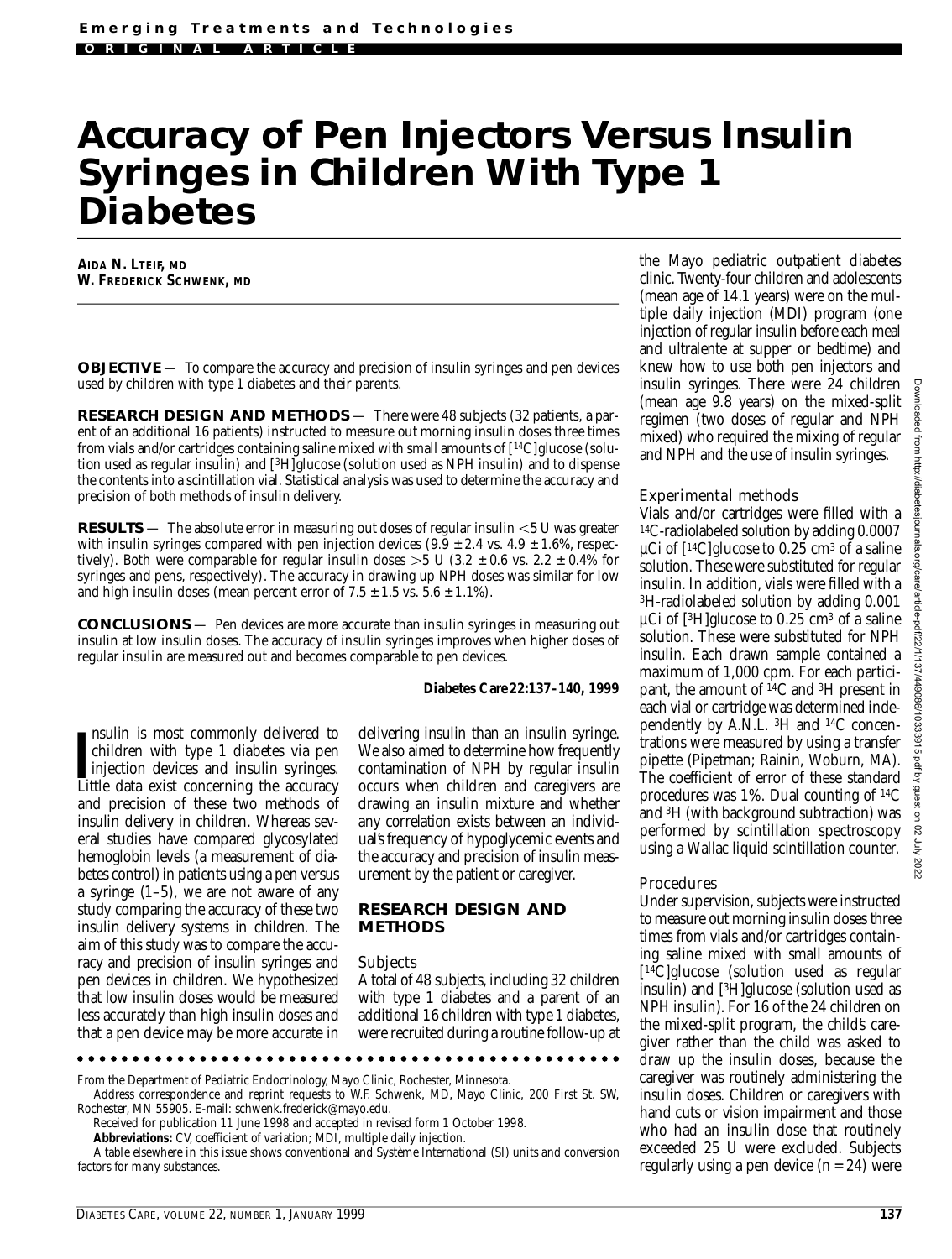

error in measuring out regular insulin via pen devices (mean insulin dose of  $4.1 \pm 0.4$ U) was less than the absolute error in measuring out regular insulin via insulin syringes  $(P < 0.01)$ . However, both devices were comparable for regular insulin doses  $>$  5 U ( $n$  = 15, 45 observations) (Fig. 1).

## Dose-dependent accuracy of regular insulin

In subjects using both syringes and pen devices  $(n = 24)$ , the accuracy of pen injectors improved slightly but not significantly for insulin doses  $>5$  U (Fig. 1). However, syringes delivered insulin doses  $>5$  U more accurately than insulin doses  $\leq$  5 U (Fig. 1).

**Figure 1**—Accuracy of pen injection devices vs. insulin syringes. The accuracy of both methods of deliverms of actual units, the absolute error ery was similar for insulin doses 5 U (n = 15, or 45 observations). Pen injectors were more accurate<sub>n measuring</sub> out insulin was similar for low and high doses of insulin whether *than syringes for doses 5 U (*n *= 9, or 27 observations).*

asked to make measurements of regular insulin using both the pen and the syringes. Subjects using an insulin mixture withdrew the dose of regular insulin first and then the dose of NPH. The content of the drawn up samples was then dispensed into scintillation vials. The NPH solution containing 3H was sampled to determine the amount of <sup>14</sup>C contamination.

Becton Dickinson U100 syringes (0.3 and 0.5-ml syringes; Becton Dickinson, Franklin Lakes, NJ), Terumo U100 syringes  $(0.25 \text{ ml in one-half U increments};$  Terumo, Somerset, NJ), and pen devices, including Novopen 1.5 (Novo Nordisk Pharmaceuticals, Princeton, NJ) and Autopen (Owen Mumford, Marietta, GA), were used to exactly match the home procedure.

For each child, glycosylated hemoglobin levels were recorded at the time of the clinic visit. In addition, average blood glucose concentration and percentage of low blood glucose measurements in the preceding 250 tests recorded in the patient's One Touch glucose meter (LifeScan, Milpitas, CA) were determined using the One Touch diabetes data management program.

## Definitions

Accuracy (% error) =

expected insulin dose  $-$  actual insulin dose  $\times$  100 expected insulin dose

Coefficient of variation  $(CV) = \frac{SD \times 100}{100}$ mean insulin dose

Low blood glucose (hypoglycemia) = blood glucose measurement that is below the goal range for each individual patient  $\approx$  70 mg/dl in our patients).

## Statistical analysis

Data were expressed as means  $\pm$  SE when applicable. Student's*t* test was used for the comparison of continuous variables. Fisher's exact test was used for categorical variables. Pearson's correlation test and the straight multiple regression analysis were conducted to examine the relationship between selected variables.  $P < 0.05$  was considered significant.

## **RESULTS**

#### Accuracy of pen injectors compared with insulin syringes

We compared the accuracy of pen injectors with insulin syringes using the 24 subjects on the MDI program. For insulin doses  $\leq$  5 U (*n* = 9, 27 observations), the absolute





Figure 2—*Accuracy of NPH measurements (error in regular insulin not taken into consideration). The accuracy in drawing up NPH was similar for low*  $(15, or 45$  *observations) and high*  $(9, or 27$  *obser vations) insulin doses. For doses 5 U, regular insulin was measured out less accurately than was NPH.*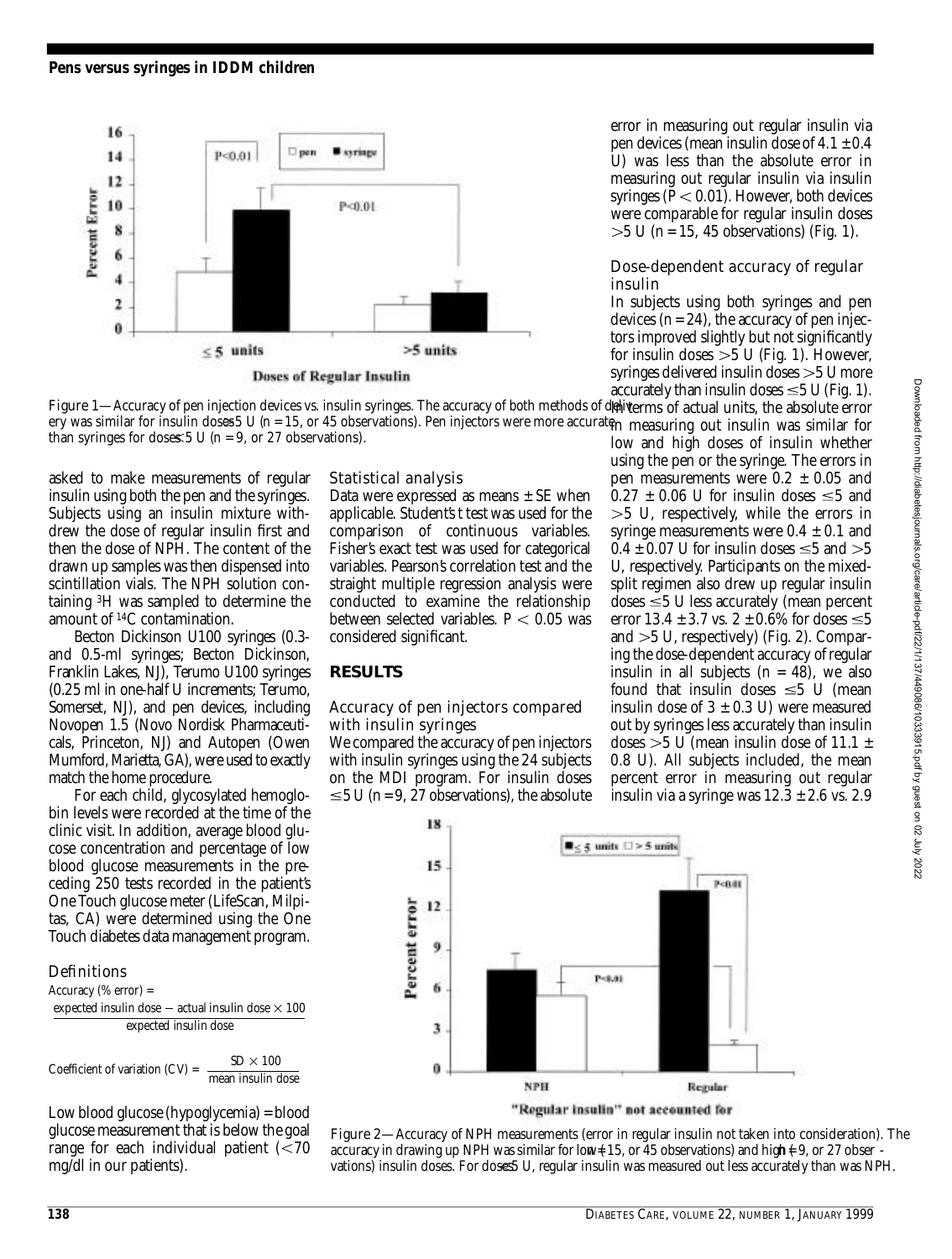

**Figure 3—**Accuracy of NPH measurements (**eo**r in regular insulin taken into consideration ). The $\rm{comparable}$ . The <code>lowest</code> dose <code>of</code> insulin accuracy in drawing up NPH was similar for low  $\neq 15$ ) and highn( $= 9$ ) insulin doses. For doses measured out by a pen device was 2 U. *5 U, regular insulin was measured out more accurately than was NPH.*

 $\pm$  0.5% for insulin doses  $\leq$ 5 and  $>$ 5 U, respectively.

# Dose-dependent accuracy of NPH

All 24 participants on the mixed-split program were included. The accuracy in measuring out NPH was similar for low  $(n = 15)$ , 45 observations) and high (*n* = 9, 27 observations) insulin doses (Fig. 2). When the error in measuring out regular insulin (which is drawn up first) was taken into consideration, NPH was measured out more accurately than regular insulin for doses  $\leq$  5 U (*P*  $<$  0.05) and less accurately for doses  $> 5$  U ( $P < 0.01$ ) (Fig. 3).

# Children compared with caregivers

All subjects using the pen devices were children and adolescents with diabetes. Therefore, the accuracy of caregivers was compared with the accuracy of children only when an insulin mixture was used, and for regular insulin doses  $\leq$  5 U. Children with diabetes  $(n = 5)$  were as accurate as their parents  $(n = 14)$  in measuring out the insulin dose (mean percent error of  $14.5 \pm 5.4$  vs.  $11.6 \pm 4.2\%$  for children and parents, respectively).

# Contamination

Only one patient contaminated the NPH vial with regular insulin during one of the three measurements. We detected 8% of the total amount of regular insulin that was drawn in the NPH vial.

# Precision of insulin measurements

In subjects using both systems (*n*= 24), the mean CV was 3.2% for pen injectors and 3.8% for syringes. In this group, the dose reproducibility was better when insulin doses 5 U were measured out. Pen injectors had a CV of  $4.7 \pm 1$  vs.  $2.4 \pm 0.4\%$  for insulin doses  $\leq$  5 and  $>$  5 U, respectively (*P*  $<$  0.05), while insulin syringes had a CV of  $5.3 \pm 1.3$  vs.  $2.9 \pm 0.4\%$  for these same doses ( $P < 0.05$ ).

## Correlation between hypoglycemic events and percent error

Regardless of insulin program, patients were asked to test blood glucose four to five times daily. Computer analysis of reflectance glucose determinations was available in 41 patients. The average number of tests stored in the computer's memory was four tests per day. When using an empirical cutoff for frequency of low blood glucose measurements of 20% (of total blood glucose tests in the meter), 10 of 11 children with lows that exceeded 20% measured out more regular insulin than expected (positive percent error). However, only 15 of 30 children with lows that did not exceed 20% drew up more regular insulin than expected  $(P < 0.05)$ . There was a positive correlation between percent lows and accuracy of regular insulin doses  $(r = 0.4, P \le 0.01)$ . A positive correlation was also present between percent lows and error in terms of actual units of regular insulin  $(r = 0.4, P < 0.01)$ . However, both these correlations were not significant when corrected for insulin dosage and age as potential confounding variables.

**CONCLUSIONS** — The accuracy and precision of insulin delivery to children with diabetes have rarely been assessed in

clinical practice. Weighing insulin doses and  $\gamma$ -counting are the two techniques that have been used for that purpose  $(6-11)$ . In a previous study, two disposable insulin injection devices (NovolinPen and Novolin-Set; Novo Nordisk Pharmaceuticals) (12) gave a remarkable degree of accuracy. To our knowledge, no one has previously compared the accuracy of pen injectors with the accuracy of insulin syringes in the hands of children with type 1 diabetes or their caregivers.

We found that pen injectors are more accurate than syringes when low doses of insulin are measured out. For doses  $>5$  U, these two insulin delivery systems were

Therefore, it seems that there is a clear advantage in using pen devices for insulin doses between 2 and 5 U. For insulin doses that exceed 5 U, patients may choose either delivery system and have similar results.

Note that in this study, saline with added  $^{14}C$  and  $^{3}H$  was used for insulin because of cost. We cannot rule out the possibility that if actual insulin solution had been used, our results might have been different. For example, a protein-containing solution may affect the development of air bubbles. However, we do not feel that our overall results would be changed, since the same solution was used for both the pen injection devices and the insulin s yringes.

Inaccuracies were found when two insulins were mixed in the syringe before injection (10,11). Errors were most significant with low insulin doses  $(8,9,13)$ . Previous studies have shown that parents and pediatric nurses made large errors in drawing up insulin doses  $<$  2 U, and that caregivers of children with diabetes receiving low insulin doses delivered amounts greater than intended (7,8). Our study is consistent with these results only for regular insulin (in the mixed-split program), which is drawn up first. Syringes were similarly accurate for insulin doses of NPH, whether they were  $<$  5 or  $>$  5 U. Therefore, we speculate that the greater inaccuracy in delivering low doses of regular insulin is due in part to the presence of a small dead space and to technical problems with air bubbles, which might be expected to have a greater effect on the insulin that is drawn up first.

Dose reproducibility with pen injectors was 3.2% and was comparable to a reported dose reproducibility of 2% when new Novopen injectors were used (6).